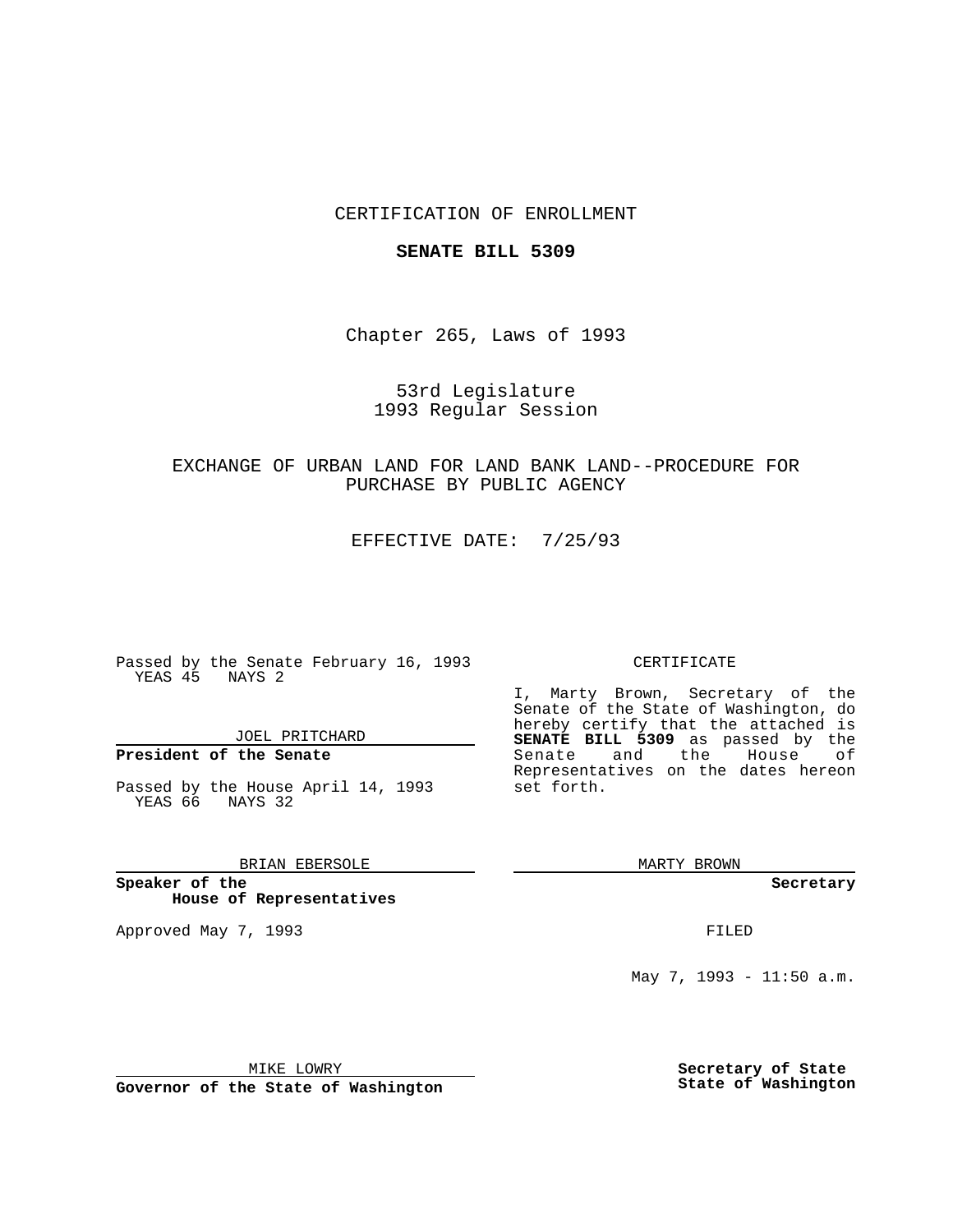# **SENATE BILL 5309** \_\_\_\_\_\_\_\_\_\_\_\_\_\_\_\_\_\_\_\_\_\_\_\_\_\_\_\_\_\_\_\_\_\_\_\_\_\_\_\_\_\_\_\_\_\_\_

Passed Legislature - 1993 Regular Session

**State of Washington 53rd Legislature 1993 Regular Session By** Senator Owen Read first time 01/22/93. Referred to Committee on Natural Resources.

1 AN ACT Relating to the land bank; and amending RCW 79.66.090.

2 BE IT ENACTED BY THE LEGISLATURE OF THE STATE OF WASHINGTON:

3 **Sec. 1.** RCW 79.66.090 and 1984 c 222 s 9 are each amended to read 4 as follows:

5 If the department of natural resources determines to exchange urban 6 land for land bank land, ((the county, city, or town in which the land 7 is situated, and state)) public agencies( $(\tau)$ ) defined in RCW 79.01.009 8 that may benefit from owning the property shall be notified in writing 9 of the determination. The ((county, city, town, or state agency has)) 10 public agencies have sixty days from the date of notice by the 11 department to submit an application to purchase the land and shall be 12 afforded an opportunity of up to one year, as determined by the board 13 of natural resources, to purchase the land from the land bank at fair 14 market value directly without public auction as authorized under RCW 15 79.01.009. The board of natural resources, if it deems it in the best 16 interest of the state, may extend the period under terms and conditions 17 as the board determines. If competing applications are received from 18 governmental entities, the board shall select the application which 19 results in the highest monetary value.